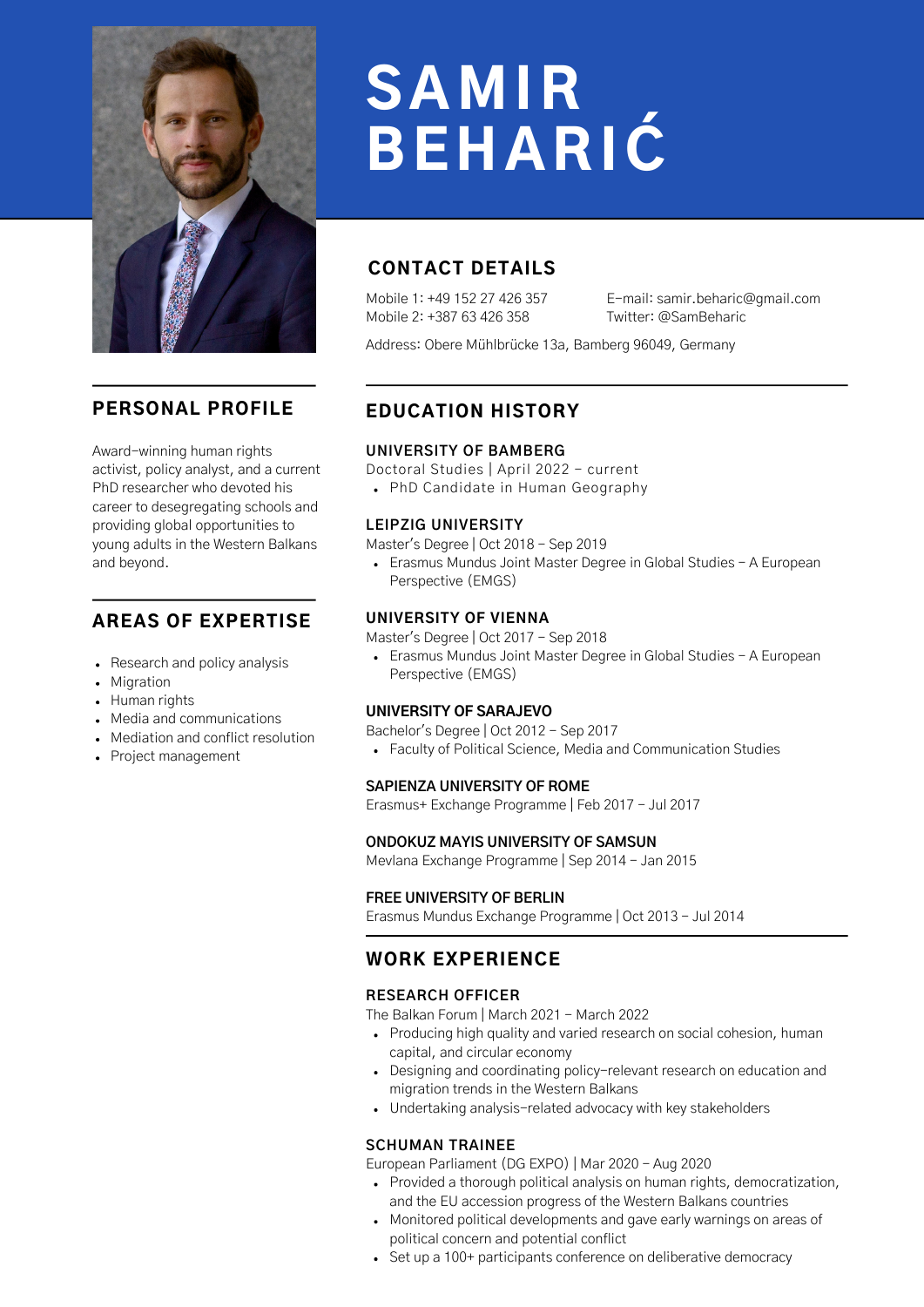## LANGUAGES

- Bosnian/Croatian/Serbian (Native)
- $\bullet$  English (Proficient user  $-$  C2)
- German (Proficient user  $C1$ )
- Spanish (Basic user A2)

## HONORS & AWARDS

- The Konrad-Adenauer-Stiftung PhD Scholarship (2022)
- OSCE Max van der Stoel Award (2018)
- City of Vienna Scholarship for Students from the SEE (2018)
- The Konrad-Adenauer-Stiftung MA Scholarship (2017)
- Erasmus+ Scholarship (2017)
- Mevlana Scholarship (2014)
- Erasmus Mundus Scholarship (2013)

#### **LANTOS CONGRESSIONAL FELLOW**

U.S. Congress (U.S. Helsinki Commission)| Aug 2019 - Jan 2020

- Researched policies relating to military, economic, and human rights commitments throughout the 57-country OSCE region
- Provided strategic and advisory support to U.S. Helsinki Commission on organizing consultative meetings
- Drafted a new congressional resolution on Bosnia and Herzegovina
- Prepared public hearing speeches for Members of Congress

#### **RESEARCH INTERN**

Austrian Institute for International Affairs (oiip) | Feb 2018 - Aug 2018

- Assisted a senior researcher on a project related to influence of foreign governments on political processes in the European Neighbourhood
- Conducted a research concerning the inter-ethnic relations, trans-border cooperation, and EU integration of the Western Balkans
- Moderated panel discussions and spearheaded the social media relations of the Institute

#### **INTERNATIONAL PROJECTS COORDINATOR**

Youth Center Jajce (COD Jajce) | Jan 2012 - Jul 2014

- Coordinated international projects from the Erasmus+ Programme, European Voluntary Service (EVS), and the Weltwärts Programme
- Drafted budget proposals and reporting to international donors
- Facilitated seminars, training courses and study visit sessions related to youth activism, conflict management, and fighting segregation in schools

#### **MULTIMEDIA JOURNALIST & CONTENT CREATOR**

Senzor Magazine & JajcePress Website | Jul 2009 - Sep 2013

- Published in print and digital on politics, human rights, and security topics
- Created original content for website and social media, resulting in one of the
- fastest growing follower bases among news channels in Central Bosnia
	- Designed infographics, researched materials, and selected reliable information from a varied range of reputable sources

# PROFESSIONAL PROGRAMS

#### **YOUNG LEADERS COHORT**

GLOBSEC | Feb 2021 - present

Working together with 30 young leaders from the Western Balkans and EU on a joint research paper within the project titled "Supporting Democratization and Reconciliation Process in the Western Balkans"

## **"ONE WAY TICKET NO MORE" RESEARCH GROUP**

Regional Youth Cooperation Office (RYCO), Crossborder Factory | Jul 2020 - present

- Co-authored [a background paper](https://www.rycowb.org/wp-content/uploads/2020/10/One-Way-Ticket-Not-More-Seven-Ideas-for-a-Prosperous-Western-Balkans.pdf) and a series of policy proposals for the German Foreign Office presented at the conference on youth and migration in the Balkans
- Exploring youth migration challenges and provided practical recommendations for depopulation and demographic decline in the Western Balkans

#### **TRANSATLANTIC INCLUSION LEADERS NETWORK (TILN) PROGRAM**

German Marshall Fund of the United States | Jun 2020 - present

- Taking part in the 2020-21 class as one of the youngest participants of the German Marshal Fund's hallmark fellowship program
- TILN provides inclusive leaders across sectors and the Atlantic with the opportunity to foster renewed commitment to the transatlantic relationship

#### **UN WESTERN BALKANS YOUTH CO-DESIGN TEAM**

United Nations | Jan 2020 - present

- Consulting UNDP and UNFPA in preparing a research exploring youth priorities and perceptions on peace and security in the Western Balkans
- Examining the results of the research, identified recommendations for policy and programmatic work, and co-lead advocacy efforts vis-à-vis peers and decisionmakers in the region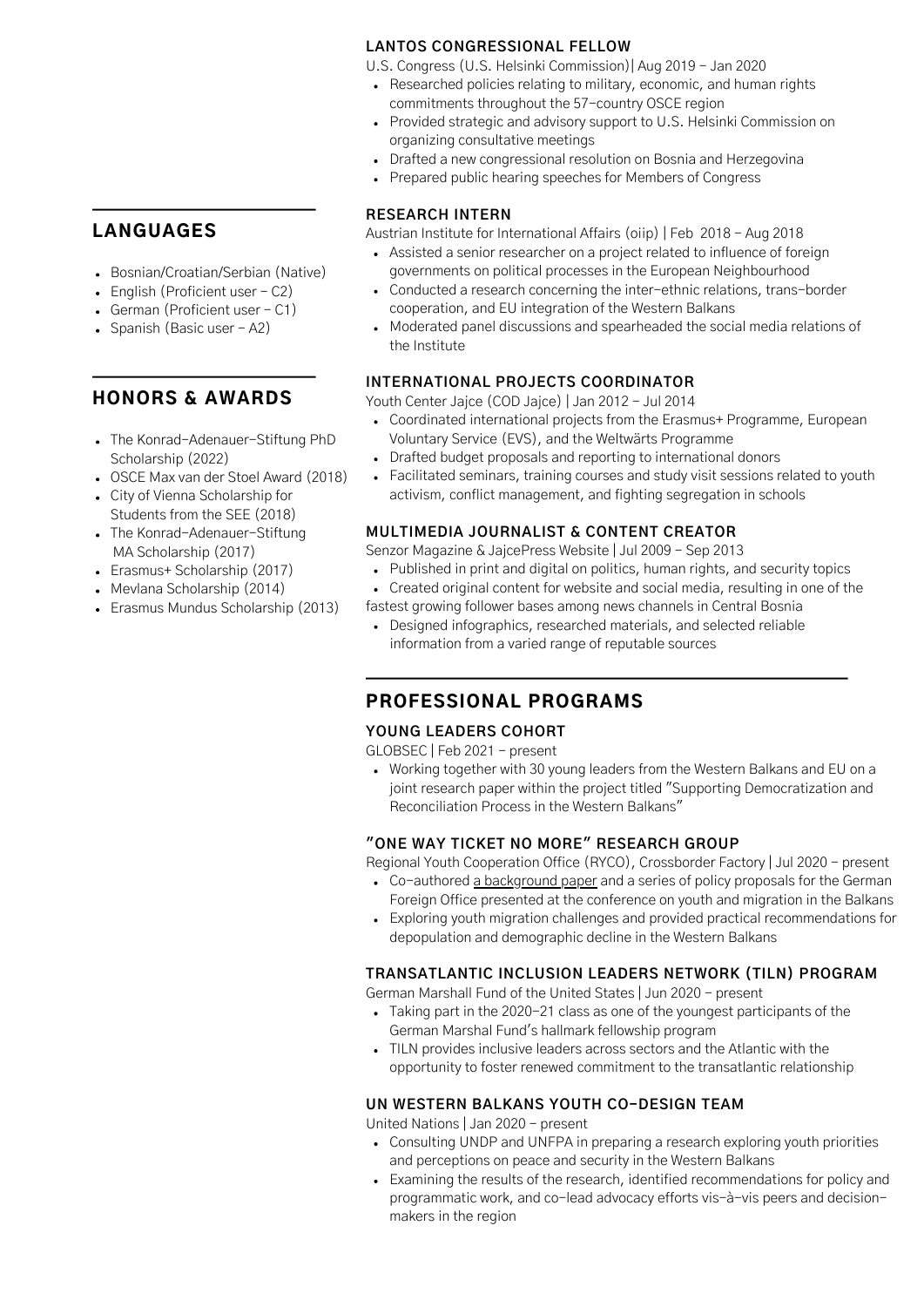#### RESEARCH **SOFTWARE**

- MAXQDA
- Citavi
- Zotero

## **ACADEMIC AND POLICY PAPERS**

Beharic, S., & Grganovic, V. (forthcoming). Education and European Integration: Bosnian Students Abroad. In Dz. Karabegovic & A. Karamehtic Oates (Eds.), Bosnian Studies - A Reader for an Emerging Field. (Chapter 7). University of Missouri Press.

Beharic, S., Kabashi, F., Striffler, J. (2021). Circular Economy in the Western Balkans region: Waste Management as a Challenge. The Balkan Forum.

Beharic, S. et al. (2021). Raising Awareness about the Role of the EU in the Western Balkans and Potential Accession. GLOBSEC.

Beharic, S. et al. (2020). One Way Ticket No More: Seven Ideas for a Prosperous Western Balkans. Regional Youth Cooperation Office & Crossborder Factory.

Beharic, S. et al. (2019). Young Generations for the New Balkans. Vision 2030: Towards Alternative Horizons. Austrian Institute for International Affairs (oiip).

## **SELECTED CONFERENCES AND PANEL DISCUSSIONS (SPEAKER)**

Economy and employability (Jul 2021) – Bled Strategic Forum

EU migration Policy (Jul 2021) - Franco-German Youth Office

Western Balkan Youth about the Future of Europe – Let's Speak up! (May 2021) – Konrad Adenauer Foundation Belgrade

Zwischen Europäisierung und Balkanisierung – die europäische Zukunft Bosnien - Herzegowinas auf dem Prüfstand (April 2021)- Konrad-Adenauer-Stiftung e.V., Berlin

Young People, Migration and the Demographic Challenges in the Western Balkans (Oct 2020) – German Foreign Office, South-East European Association, Aspen Institute

Addressing Segregation in the Educational Systems of Europe (Nov 2019) – Howard University

Segregation in the Educational Systems in Bosnia and Herzegovina (Nov 2019) – George Mason University

8th Ministerial Meeting of the Western Balkans Platform on Education and Training (Jun 2019) – European Commission

How to Better Respond to the European Aspirations of the Young Generations in the Western Balkans? (May 2019) – European Commission

Insider Mediation training course (April 2018) – UNDP Bosnia and Herzegovina

European Forum Alpbach 2018 (Aug 2018–Sep 2018) - Forum Alpbach Network

Western Balkans Summit Trieste (Jul 2017) – European Commission

Adriatic Youth Forum (Sep 2016) – Adriatic Council

Quality, Skills, and Mobility in Higher Education (May 2015) – British Council

Youth Reconciliation Ambassadors (Apr 2015) – Institute for European Affairs Belgrade

Module for Trainer Training "Respect - Responsible attitudes and behaviour in the virtual social space, Module A" (Nov 2013) - Council of Europe Pestalozzi Programme

Seminar "Youth Engaging for Regional Reconciliation and Peacebuilding in the Western Balkans" (Sep 2013) - Swiss Helsinki Committee